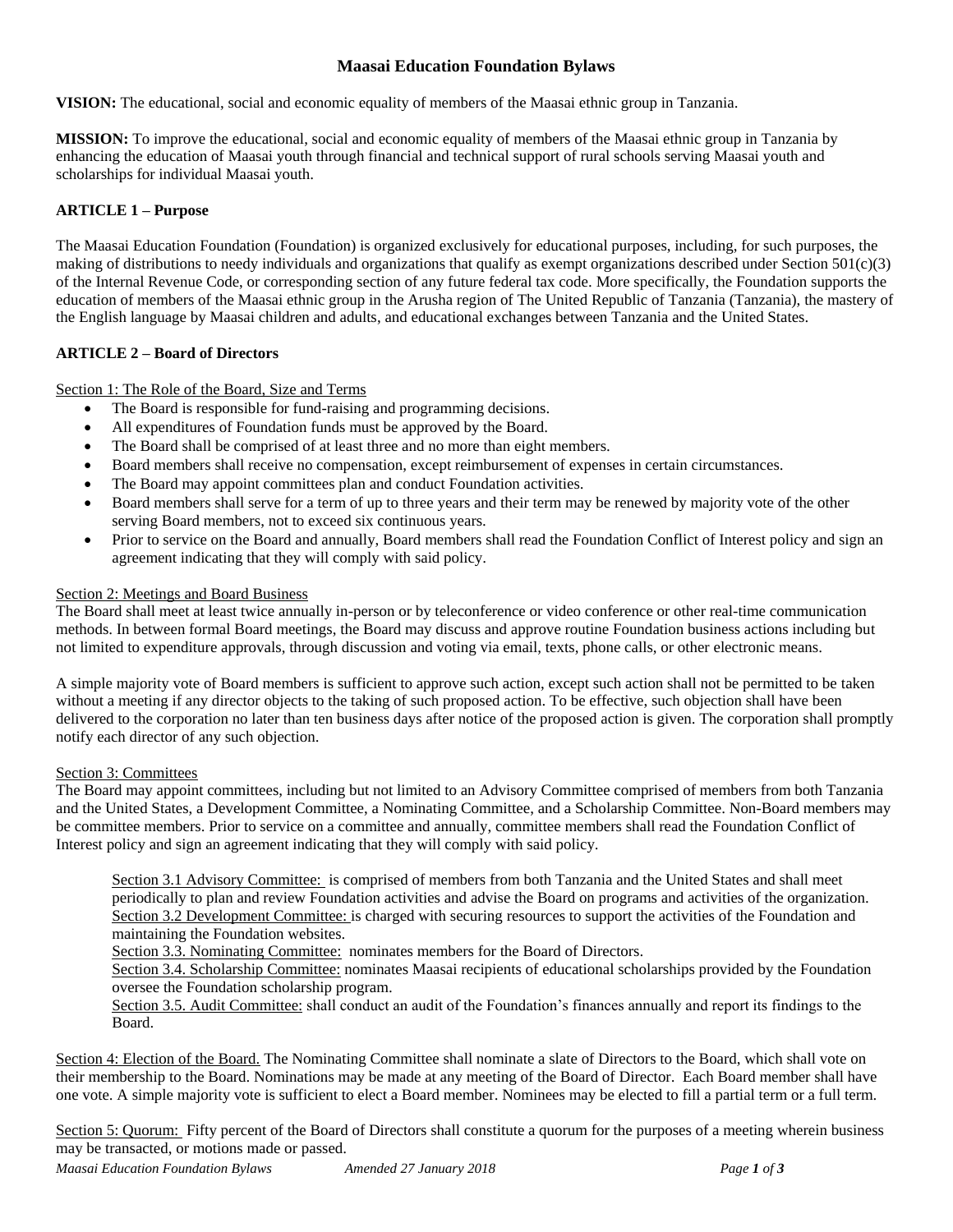Section 6: Notice: An official meeting requires notice to all Board members by phone, mail, or email at least two weeks prior to the meeting.

Section 7: Officers:

There shall be three officers of the Board: Chairperson, Secretary and Treasurer. The officers shall be elected by the Board and their duties shall be as follows:

The Chairperson shall convene meetings, preside over meetings, or arrange for other officers to perform these duties.

The Secretary shall be responsible for keeping records of the Boards actions, taking and keeping minutes, sending out announcements, distributing copies of the minutes to each Board member, and assuring that Foundation records are maintained.

The Treasurer shall make a financial report at each Board meeting, shall maintain financial records, assist in preparation of a budget, review project budgets, make financial information available to the Board, manage the bank account and funds transfers for the Foundation, and prepare and submit all required state and federal financial reports.

## **ARTICLE 3 – Tanzania Liaison**

The Foundation shall have a Tanzania Liaison to facilitate the work of the Foundation in Tanzania. The Tanzania Liaison shall be appointed by the Board. Prior to service and annually, the Tanzania Liaison shall read the Foundation Conflict of Interest policy and sign an agreement indicating that they will comply with said policy.

- The Liaison will be a Tanzanian citizen of Maasai heritage.
- The Liaison will be a volunteered and unpaid position.
- The Liaison may be reimbursed for documented expenses associated with their work on behalf of the Foundation.
- The Liaison will be an ox-officio non-voting member of the Foundation Board.

#### **ARTICLE 4 - Fiscal Year**

The fiscal year shall be based on the Julian calendar year.

## **ARTICLE 5 - Amendments**

These Bylaws may be amended when necessary by a simple majority of the Board of Directors.

#### **ARTICLE 6 – Dissolution**

The Foundation may be dissolved by a majority vote of the Board of Directors. Upon the dissolution of the Foundation, assets shall be distributed for one or more exempt purposes within the meaning of Section  $501(c)(3)$  of the Internal Revenue Code, or corresponding section of any future federal tax code, or shall be distributed to the federal government, or to a state or local government, for a public purpose. Any such assets not disposed of shall be disposed of by a court of competent jurisdiction in the county in which the principal office of the organization is then located, exclusively for such purposes or to such organization or organizations, as said Court shall determine, which are organized and operated exclusively for such purposes.

## **ARTICLE 7 – No Political Activities**

The Foundation shall not engage in any political activities nor be involved with any legislation in Tanzania or the United States.

## **ARTICLE 7 – Foundation Expenses**

The Foundation will spend a minimum of 90% of its total budget on programs. Less than 10% of donations will be spent on fundraising and management & general expenses). All Board members shall review the annual IRS 990 form prior to its submission to the IRS.